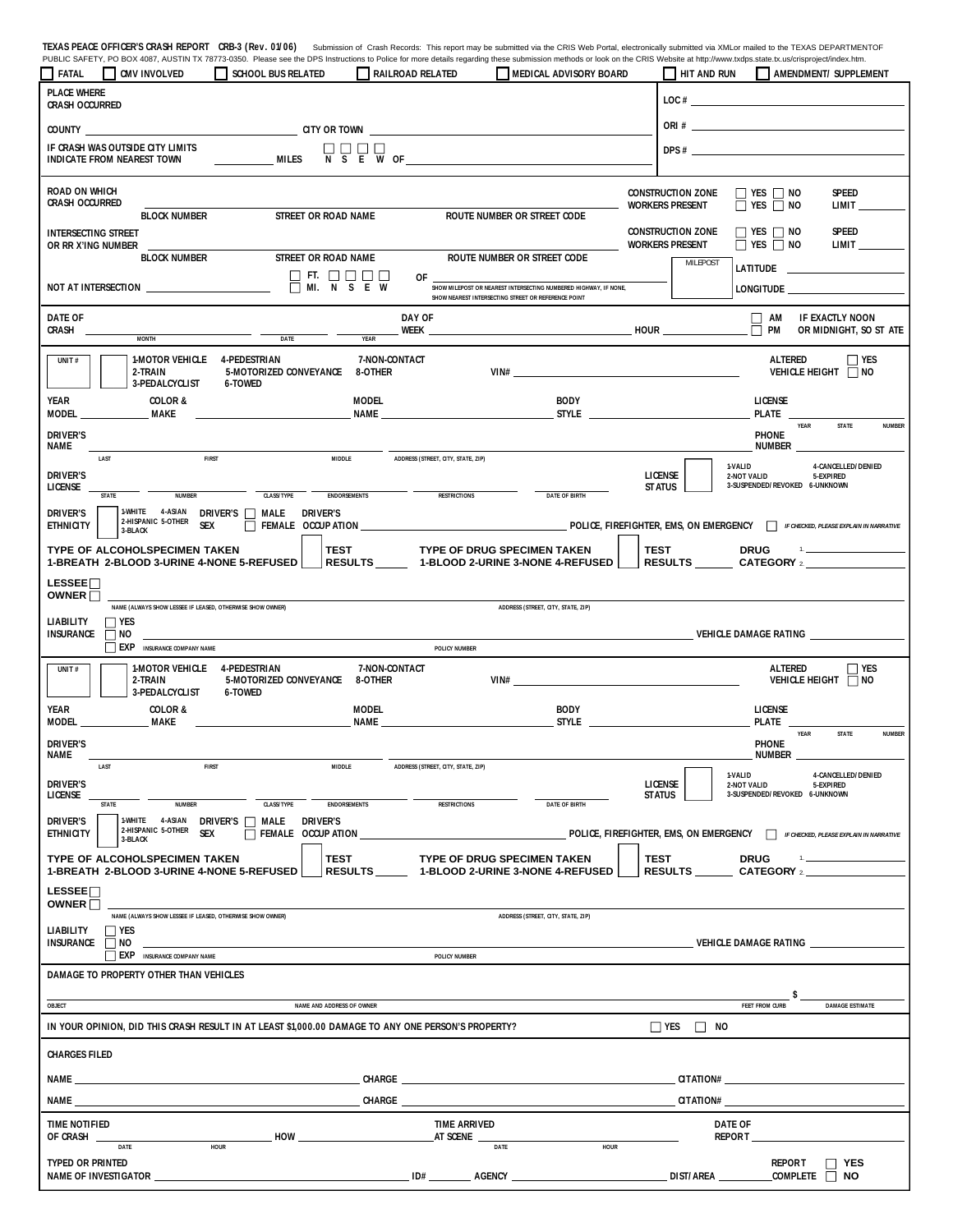| 1-FRONT LEFT<br><b>2-FRONT CENTER</b><br><b>3-FRONT RIGHT</b>                                  | <b>SEAT POSITION</b><br><b>4-SECOND SEAT LEFT</b><br><b>5-SECOND SEAT CENTER</b><br><b>6-SECOND SEAT RIGHT</b> | 7-THIRD SEAT LEFT<br>8-THIRD SEAT CENTER<br>9-THIRD SEAT RIGHT<br>10-CARGO AREA<br><b>11-OUTSIDE VEHICLE</b><br>12-UNKNOWN                                                      | SOLICIT ATION<br><b>EJECTED</b><br>1-NO<br>INDICATES A PERSON'S DESIRE TO RECEIVE CONTACT FROM PERSONS<br>2-YES<br>SEEKING PROFESSIONAL EMPLOYMENT AS/FOR ATTORNEY<br>3-YES, PARTIAL<br>CHIROPRACTOR, PHYSICIAN, SURGEON, PRIV ATE INVESTIGATOR, OR ANY<br>4-NOT APPLICABLE<br>OTHER PERSON REGISTERED OR LICENSED BY A HEALTH CARE REGULA<br>5-UNKNOWN<br>TORY AGENCY (Y=SOLICIT, N=NO SOLICIT). |                                                                                                                                                                                                                  |                                               |                                                                  | <b>RESTRAINT USED</b><br>1-SHOULDER & LAP BEL T<br>2-SHOULDER BELT ONL Y<br>3-LAP BELT ONLY<br>4-CHILD SEA T, FACING FORWARD<br>5-CHILD SEA T, FACING REAR<br><b>6-CHILD SEA T, UNK</b> |                                                                                                                                                                       | 8-NONE                                                                                                                        | 7-BOOSTER SEA 1<br>9-OTHER<br>10-UNKNOWN | <b>AIRBAG</b><br><b>6-UNKNOWN</b>                             | 1-NOT APPLICABLE<br>2-NOT DEPLOYED<br>3-DEPLOYED, FRONT<br>4-DEPLOYED, SIDE<br>5-DEPLOYED, OTHER |                                            | <b>HELMET USE</b><br>1-WORN, DAMAGED<br>2-WORN, NOT DAMAGED<br>3-WORN, UNK. DAMAGE<br><b>4-NOT WORN</b><br>5-UNKNOWN IF WORN |                                         |                                                                  | <b>INJURY SEVERITY</b><br><b>K-KILLED</b><br>A-INCAPACITATING INJURY<br><b>B-NON INCAPACIT ATING INJURY</b><br><b>C-POSSIBLE INJUR Y</b><br><b>N-NOT INJURED</b><br><b>U-UNKNOWN</b> |                                                                  |                                     |                       |
|------------------------------------------------------------------------------------------------|----------------------------------------------------------------------------------------------------------------|---------------------------------------------------------------------------------------------------------------------------------------------------------------------------------|---------------------------------------------------------------------------------------------------------------------------------------------------------------------------------------------------------------------------------------------------------------------------------------------------------------------------------------------------------------------------------------------------|------------------------------------------------------------------------------------------------------------------------------------------------------------------------------------------------------------------|-----------------------------------------------|------------------------------------------------------------------|-----------------------------------------------------------------------------------------------------------------------------------------------------------------------------------------|-----------------------------------------------------------------------------------------------------------------------------------------------------------------------|-------------------------------------------------------------------------------------------------------------------------------|------------------------------------------|---------------------------------------------------------------|--------------------------------------------------------------------------------------------------|--------------------------------------------|------------------------------------------------------------------------------------------------------------------------------|-----------------------------------------|------------------------------------------------------------------|--------------------------------------------------------------------------------------------------------------------------------------------------------------------------------------|------------------------------------------------------------------|-------------------------------------|-----------------------|
|                                                                                                | <b>TOWED DUE TO</b><br>$\Box$ yes<br>UNIT#<br>DISABLING DAMAGE<br>$\Box$ NO VEHICLE REMOVED TO<br>BY           |                                                                                                                                                                                 |                                                                                                                                                                                                                                                                                                                                                                                                   |                                                                                                                                                                                                                  |                                               |                                                                  |                                                                                                                                                                                         |                                                                                                                                                                       |                                                                                                                               |                                          |                                                               |                                                                                                  |                                            |                                                                                                                              |                                         |                                                                  |                                                                                                                                                                                      |                                                                  |                                     |                       |
| ITEM#                                                                                          | <b>SEAT</b><br>POSITION                                                                                        | NAME (LAST, FIRST, MI)                                                                                                                                                          | COMPLETE ALL DATA ON ALL OCCUPANTS NAMES, POSITIONS, RESTRAINTS USED, ETC.<br>HOWEVER, IT IS NOT NECESSARY TO SHOW ADDRESSES UNLESS KILLED OR INJURED<br><b>ADDRESS</b>                                                                                                                                                                                                                           |                                                                                                                                                                                                                  |                                               |                                                                  |                                                                                                                                                                                         |                                                                                                                                                                       |                                                                                                                               | SOL                                      | EJECTED                                                       | <b>RESTRAINT</b><br><b>USED</b>                                                                  | AIRBAG                                     | HELMET                                                                                                                       | AGE                                     | SEX                                                              | <b>INJURY</b><br>CODE                                                                                                                                                                |                                                                  |                                     |                       |
| $\mathbf{1}$                                                                                   |                                                                                                                |                                                                                                                                                                                 |                                                                                                                                                                                                                                                                                                                                                                                                   |                                                                                                                                                                                                                  |                                               |                                                                  |                                                                                                                                                                                         |                                                                                                                                                                       |                                                                                                                               |                                          |                                                               |                                                                                                  |                                            |                                                                                                                              |                                         |                                                                  |                                                                                                                                                                                      |                                                                  |                                     |                       |
| $\overline{2}$<br>$\overline{\mathbf{3}}$                                                      |                                                                                                                |                                                                                                                                                                                 |                                                                                                                                                                                                                                                                                                                                                                                                   |                                                                                                                                                                                                                  |                                               |                                                                  |                                                                                                                                                                                         |                                                                                                                                                                       |                                                                                                                               |                                          |                                                               |                                                                                                  |                                            |                                                                                                                              |                                         |                                                                  |                                                                                                                                                                                      |                                                                  |                                     |                       |
| $\overline{4}$                                                                                 |                                                                                                                |                                                                                                                                                                                 |                                                                                                                                                                                                                                                                                                                                                                                                   |                                                                                                                                                                                                                  |                                               |                                                                  |                                                                                                                                                                                         |                                                                                                                                                                       |                                                                                                                               |                                          |                                                               |                                                                                                  |                                            |                                                                                                                              |                                         |                                                                  |                                                                                                                                                                                      |                                                                  |                                     |                       |
| $\overline{\phantom{a}}$                                                                       |                                                                                                                |                                                                                                                                                                                 |                                                                                                                                                                                                                                                                                                                                                                                                   |                                                                                                                                                                                                                  |                                               |                                                                  |                                                                                                                                                                                         |                                                                                                                                                                       |                                                                                                                               |                                          |                                                               |                                                                                                  |                                            |                                                                                                                              |                                         |                                                                  |                                                                                                                                                                                      |                                                                  |                                     |                       |
| UNIT#<br><b>TOWED DUE TO</b><br>$\Box$ YES<br>DISABLING DAMAGE<br>$\Box$ NO VEHICLE REMOVED TO |                                                                                                                |                                                                                                                                                                                 |                                                                                                                                                                                                                                                                                                                                                                                                   |                                                                                                                                                                                                                  |                                               |                                                                  |                                                                                                                                                                                         | BY                                                                                                                                                                    |                                                                                                                               |                                          |                                                               |                                                                                                  |                                            |                                                                                                                              |                                         |                                                                  |                                                                                                                                                                                      |                                                                  |                                     |                       |
| ITEM#                                                                                          | <b>SEAT</b><br><b>POSITION</b>                                                                                 | COMPLETE ALL DATA ON ALL OCCUPANTS NAMES, POSITIONS, RESTRAINTS USED, ETC.<br>HOWEVER, IT IS NOT NECESSARY TO SHOW ADDRESSES UNLESS KILLED OR INJURED<br>NAME (LAST, FIRST, MI) |                                                                                                                                                                                                                                                                                                                                                                                                   |                                                                                                                                                                                                                  |                                               |                                                                  | <b>ADDRESS</b>                                                                                                                                                                          |                                                                                                                                                                       |                                                                                                                               |                                          |                                                               |                                                                                                  | SOL                                        | EJECTED                                                                                                                      | RESTRAINT<br><b>USED</b>                | AIRBAG                                                           | HELMET                                                                                                                                                                               | AGE                                                              | SEX                                 | <b>INJURY</b><br>CODE |
| $\boldsymbol{6}$                                                                               |                                                                                                                |                                                                                                                                                                                 |                                                                                                                                                                                                                                                                                                                                                                                                   |                                                                                                                                                                                                                  |                                               |                                                                  |                                                                                                                                                                                         |                                                                                                                                                                       |                                                                                                                               |                                          |                                                               |                                                                                                  |                                            |                                                                                                                              |                                         |                                                                  |                                                                                                                                                                                      |                                                                  |                                     |                       |
| $\overline{7}$                                                                                 |                                                                                                                |                                                                                                                                                                                 |                                                                                                                                                                                                                                                                                                                                                                                                   |                                                                                                                                                                                                                  |                                               |                                                                  |                                                                                                                                                                                         |                                                                                                                                                                       |                                                                                                                               |                                          |                                                               |                                                                                                  |                                            |                                                                                                                              |                                         |                                                                  |                                                                                                                                                                                      |                                                                  |                                     |                       |
| 8                                                                                              |                                                                                                                |                                                                                                                                                                                 |                                                                                                                                                                                                                                                                                                                                                                                                   |                                                                                                                                                                                                                  |                                               |                                                                  |                                                                                                                                                                                         |                                                                                                                                                                       |                                                                                                                               |                                          |                                                               |                                                                                                  |                                            |                                                                                                                              |                                         |                                                                  |                                                                                                                                                                                      |                                                                  |                                     |                       |
| 9                                                                                              |                                                                                                                |                                                                                                                                                                                 |                                                                                                                                                                                                                                                                                                                                                                                                   |                                                                                                                                                                                                                  |                                               |                                                                  |                                                                                                                                                                                         |                                                                                                                                                                       |                                                                                                                               |                                          |                                                               |                                                                                                  |                                            |                                                                                                                              |                                         |                                                                  |                                                                                                                                                                                      |                                                                  |                                     |                       |
| $10\,$                                                                                         |                                                                                                                | COMPLETE IF CASUALTIES NOT IN MOTOR VEHICLE                                                                                                                                     |                                                                                                                                                                                                                                                                                                                                                                                                   |                                                                                                                                                                                                                  |                                               |                                                                  |                                                                                                                                                                                         |                                                                                                                                                                       |                                                                                                                               |                                          |                                                               |                                                                                                  |                                            |                                                                                                                              |                                         |                                                                  |                                                                                                                                                                                      |                                                                  |                                     |                       |
|                                                                                                | PED., PEDAL.,<br>MOT. CONVEY,<br>ETC.                                                                          | CASUALTY NAME (LAST, FIRST, MI)                                                                                                                                                 |                                                                                                                                                                                                                                                                                                                                                                                                   |                                                                                                                                                                                                                  |                                               |                                                                  | <b>ADDRESS</b>                                                                                                                                                                          |                                                                                                                                                                       |                                                                                                                               |                                          |                                                               | SOL                                                                                              | <b>ALCOHOL</b><br>SPECIMEN<br><b>TAKEN</b> | <b>RESULT</b>                                                                                                                | <b>DRUG</b><br>SPECIMEN<br><b>TAKEN</b> | <b>RESULT</b>                                                    | <b>HELMET</b>                                                                                                                                                                        | AGE                                                              | <b>SEX</b>                          | <b>INJURY</b><br>CODE |
|                                                                                                |                                                                                                                |                                                                                                                                                                                 |                                                                                                                                                                                                                                                                                                                                                                                                   |                                                                                                                                                                                                                  |                                               |                                                                  |                                                                                                                                                                                         |                                                                                                                                                                       |                                                                                                                               |                                          |                                                               |                                                                                                  |                                            |                                                                                                                              |                                         |                                                                  |                                                                                                                                                                                      |                                                                  |                                     |                       |
|                                                                                                |                                                                                                                |                                                                                                                                                                                 |                                                                                                                                                                                                                                                                                                                                                                                                   |                                                                                                                                                                                                                  |                                               |                                                                  |                                                                                                                                                                                         |                                                                                                                                                                       |                                                                                                                               |                                          |                                                               |                                                                                                  |                                            |                                                                                                                              |                                         |                                                                  |                                                                                                                                                                                      |                                                                  |                                     |                       |
| ITEM#                                                                                          |                                                                                                                | DISPOSITION OF KILLED OR INJURED                                                                                                                                                | <b>TAKEN TO</b>                                                                                                                                                                                                                                                                                                                                                                                   |                                                                                                                                                                                                                  |                                               |                                                                  |                                                                                                                                                                                         | BY                                                                                                                                                                    |                                                                                                                               |                                          |                                                               |                                                                                                  |                                            |                                                                                                                              | IF AMBULANCE USED, SHOW                 |                                                                  |                                                                                                                                                                                      | # OF PERSONS                                                     |                                     |                       |
|                                                                                                |                                                                                                                |                                                                                                                                                                                 |                                                                                                                                                                                                                                                                                                                                                                                                   |                                                                                                                                                                                                                  |                                               |                                                                  |                                                                                                                                                                                         |                                                                                                                                                                       |                                                                                                                               |                                          |                                                               | TIME<br>NOTIFIED                                                                                 |                                            | <b>TIME ARRIVED</b><br>AT SCENE                                                                                              |                                         | AMBULANCE<br># OF ATTENDANTS<br>UNIT#<br><b>INCLUDING DRIVER</b> |                                                                                                                                                                                      |                                                                  | <b>TRANSPORTED FOR</b><br>TREATMENT |                       |
|                                                                                                |                                                                                                                |                                                                                                                                                                                 |                                                                                                                                                                                                                                                                                                                                                                                                   |                                                                                                                                                                                                                  |                                               |                                                                  |                                                                                                                                                                                         |                                                                                                                                                                       |                                                                                                                               |                                          |                                                               |                                                                                                  |                                            |                                                                                                                              |                                         |                                                                  |                                                                                                                                                                                      |                                                                  |                                     |                       |
|                                                                                                |                                                                                                                |                                                                                                                                                                                 |                                                                                                                                                                                                                                                                                                                                                                                                   |                                                                                                                                                                                                                  |                                               |                                                                  |                                                                                                                                                                                         |                                                                                                                                                                       |                                                                                                                               |                                          |                                                               |                                                                                                  |                                            |                                                                                                                              |                                         |                                                                  |                                                                                                                                                                                      |                                                                  |                                     |                       |
|                                                                                                |                                                                                                                | COMPLETE THIS SECTION IF PERSON KILLED                                                                                                                                          |                                                                                                                                                                                                                                                                                                                                                                                                   |                                                                                                                                                                                                                  |                                               |                                                                  |                                                                                                                                                                                         |                                                                                                                                                                       | (If a person dies within 30 days of the crash, please complete this area and mail the supplement to the Crash Records Bureau) |                                          |                                                               |                                                                                                  |                                            |                                                                                                                              |                                         |                                                                  |                                                                                                                                                                                      |                                                                  |                                     |                       |
|                                                                                                | ITEM #                                                                                                         | DATE OF DEATH                                                                                                                                                                   | TIME OF DEATH                                                                                                                                                                                                                                                                                                                                                                                     | ITEM#                                                                                                                                                                                                            |                                               | DATE OF DEATH                                                    |                                                                                                                                                                                         | <b>TIME OF DEATH</b>                                                                                                                                                  | ITEM#                                                                                                                         |                                          | DATE OF DEATH                                                 |                                                                                                  | <b>TIME OF DEATH</b><br>ITEM#              |                                                                                                                              |                                         | DATE OF DEATH                                                    |                                                                                                                                                                                      | <b>TIME OF DEATH</b>                                             |                                     |                       |
|                                                                                                |                                                                                                                |                                                                                                                                                                                 |                                                                                                                                                                                                                                                                                                                                                                                                   |                                                                                                                                                                                                                  |                                               |                                                                  |                                                                                                                                                                                         |                                                                                                                                                                       |                                                                                                                               |                                          |                                                               |                                                                                                  |                                            |                                                                                                                              |                                         |                                                                  |                                                                                                                                                                                      |                                                                  |                                     |                       |
|                                                                                                |                                                                                                                | INVESTIGATOR'S NARRATIVE OPINION OF WHAT HAPPENED (ATTACH ADDITIONAL SHEETS IF NECESSARY)                                                                                       |                                                                                                                                                                                                                                                                                                                                                                                                   |                                                                                                                                                                                                                  |                                               |                                                                  |                                                                                                                                                                                         |                                                                                                                                                                       | <b>DIAGRAM</b>                                                                                                                |                                          |                                                               |                                                                                                  |                                            |                                                                                                                              |                                         |                                                                  |                                                                                                                                                                                      | 1-TWO-WAY, NOT DIVIDED<br>2-TWO-WAY, DIVIDED, UNPROTECTED MEDIAN |                                     |                       |
|                                                                                                |                                                                                                                |                                                                                                                                                                                 |                                                                                                                                                                                                                                                                                                                                                                                                   |                                                                                                                                                                                                                  |                                               |                                                                  |                                                                                                                                                                                         |                                                                                                                                                                       |                                                                                                                               | <b>INDICATE</b><br><b>NORTH</b>          |                                                               |                                                                                                  |                                            |                                                                                                                              |                                         |                                                                  | 4-ONE-WAY<br>9-UNKNOWN                                                                                                                                                               | 3-TWO-WAY, DIVIDED, PROTECTED BARRIER                            |                                     |                       |
|                                                                                                |                                                                                                                |                                                                                                                                                                                 |                                                                                                                                                                                                                                                                                                                                                                                                   |                                                                                                                                                                                                                  |                                               |                                                                  |                                                                                                                                                                                         |                                                                                                                                                                       |                                                                                                                               |                                          |                                                               |                                                                                                  |                                            |                                                                                                                              |                                         |                                                                  |                                                                                                                                                                                      |                                                                  |                                     |                       |
|                                                                                                |                                                                                                                |                                                                                                                                                                                 |                                                                                                                                                                                                                                                                                                                                                                                                   |                                                                                                                                                                                                                  |                                               |                                                                  |                                                                                                                                                                                         |                                                                                                                                                                       |                                                                                                                               |                                          |                                                               |                                                                                                  |                                            |                                                                                                                              |                                         |                                                                  |                                                                                                                                                                                      |                                                                  |                                     |                       |
|                                                                                                |                                                                                                                |                                                                                                                                                                                 |                                                                                                                                                                                                                                                                                                                                                                                                   |                                                                                                                                                                                                                  |                                               |                                                                  |                                                                                                                                                                                         |                                                                                                                                                                       |                                                                                                                               |                                          |                                                               |                                                                                                  |                                            |                                                                                                                              |                                         |                                                                  |                                                                                                                                                                                      |                                                                  |                                     |                       |
|                                                                                                |                                                                                                                |                                                                                                                                                                                 |                                                                                                                                                                                                                                                                                                                                                                                                   |                                                                                                                                                                                                                  |                                               |                                                                  |                                                                                                                                                                                         |                                                                                                                                                                       |                                                                                                                               |                                          |                                                               |                                                                                                  |                                            |                                                                                                                              |                                         |                                                                  |                                                                                                                                                                                      |                                                                  |                                     |                       |
|                                                                                                |                                                                                                                |                                                                                                                                                                                 |                                                                                                                                                                                                                                                                                                                                                                                                   |                                                                                                                                                                                                                  |                                               |                                                                  |                                                                                                                                                                                         |                                                                                                                                                                       |                                                                                                                               |                                          |                                                               |                                                                                                  |                                            |                                                                                                                              |                                         |                                                                  |                                                                                                                                                                                      |                                                                  |                                     |                       |
|                                                                                                |                                                                                                                |                                                                                                                                                                                 |                                                                                                                                                                                                                                                                                                                                                                                                   |                                                                                                                                                                                                                  |                                               |                                                                  |                                                                                                                                                                                         |                                                                                                                                                                       |                                                                                                                               |                                          |                                                               |                                                                                                  |                                            |                                                                                                                              |                                         |                                                                  |                                                                                                                                                                                      |                                                                  |                                     |                       |
|                                                                                                | <b>UNIT#</b>                                                                                                   | FACTORS AND CONDITIONS LISTED ARE THE INVESTIGATOR'S OPINION<br><b>FACTORS/CONDITIONS CONTRIBUTING</b>                                                                          | OTHER FACTORS/CONDITIONS MAY OR<br><b>MAY NOT HAVE CONTRIBUTED</b>                                                                                                                                                                                                                                                                                                                                |                                                                                                                                                                                                                  | <b>VEHICLE DEFECTS</b><br><b>CONTRIBUTING</b> |                                                                  | <b>VEHICLE DEFECTS MAY</b>                                                                                                                                                              |                                                                                                                                                                       |                                                                                                                               |                                          |                                                               |                                                                                                  |                                            |                                                                                                                              |                                         |                                                                  |                                                                                                                                                                                      |                                                                  |                                     |                       |
|                                                                                                | 1                                                                                                              | HAVE CONTRIBUTED                                                                                                                                                                |                                                                                                                                                                                                                                                                                                                                                                                                   |                                                                                                                                                                                                                  |                                               |                                                                  |                                                                                                                                                                                         |                                                                                                                                                                       |                                                                                                                               |                                          |                                                               |                                                                                                  |                                            |                                                                                                                              |                                         |                                                                  |                                                                                                                                                                                      |                                                                  |                                     |                       |
|                                                                                                | $\mathbf{1}$                                                                                                   | $\mathfrak{p}$                                                                                                                                                                  |                                                                                                                                                                                                                                                                                                                                                                                                   |                                                                                                                                                                                                                  |                                               |                                                                  |                                                                                                                                                                                         |                                                                                                                                                                       |                                                                                                                               |                                          |                                                               |                                                                                                  |                                            |                                                                                                                              |                                         |                                                                  |                                                                                                                                                                                      |                                                                  |                                     |                       |
|                                                                                                |                                                                                                                |                                                                                                                                                                                 |                                                                                                                                                                                                                                                                                                                                                                                                   |                                                                                                                                                                                                                  |                                               |                                                                  |                                                                                                                                                                                         |                                                                                                                                                                       |                                                                                                                               |                                          |                                                               |                                                                                                  |                                            |                                                                                                                              |                                         |                                                                  |                                                                                                                                                                                      |                                                                  |                                     |                       |
|                                                                                                | 1-ANIMAL ON ROAD-DOMESTIC<br>2-ANIMAL ON ROAD-WILD<br>3-BACKED WITHOUT SAFETY                                  |                                                                                                                                                                                 | 71-WRONG WAY-ONE WAY ROAD<br>40-FATIGUED OR ASLEEP<br>72-CELL/MOBILE PHONE USE<br>41-FAULTY EVASIVE ACTION<br>42-FIRE IN VEHICLE<br>73-ROAD RAGE                                                                                                                                                                                                                                                  |                                                                                                                                                                                                                  |                                               |                                                                  |                                                                                                                                                                                         |                                                                                                                                                                       |                                                                                                                               |                                          |                                                               |                                                                                                  |                                            |                                                                                                                              |                                         |                                                                  |                                                                                                                                                                                      |                                                                  |                                     |                       |
|                                                                                                | 4-CHANGED LANE WHEN UNSAFE<br>5-13 SEE VEHICLE DEFECTS<br>14-DISABLED IN TRAFFIC LANE                          |                                                                                                                                                                                 | 43-FLEEING OR EVADING POLICE<br>44-FOLLOWED TOO CLOSELY<br><b>45-HAD BEEN DRINKING</b>                                                                                                                                                                                                                                                                                                            |                                                                                                                                                                                                                  |                                               | 74-OTHER FACTOR (WRITE ON LINE)                                  |                                                                                                                                                                                         |                                                                                                                                                                       |                                                                                                                               |                                          |                                                               |                                                                                                  |                                            |                                                                                                                              |                                         |                                                                  |                                                                                                                                                                                      |                                                                  |                                     |                       |
|                                                                                                |                                                                                                                | 15-DISREGARD STOP AND GO SIGNAL<br>16-DISREGARD STOP SIGN OR LIGHT<br>17-DISREGARD TURN MARKS AT INTERSECTION                                                                   | 46-HANDICAPPED DRIVER (EXP. IN NARRATIVE)<br>47-ILL (EXP. IN NARRATIVE)                                                                                                                                                                                                                                                                                                                           |                                                                                                                                                                                                                  |                                               |                                                                  |                                                                                                                                                                                         |                                                                                                                                                                       | <b>TRAFFIC CONTROL</b><br>1-NONE<br>2-INOPERATIVE                                                                             | <b>8-STOP SIGN</b>                       | 7-FLASHING YELLOW LIGHT                                       |                                                                                                  | 13-RR GATES/SIGNAL<br>14-SCHOOL ZONE       |                                                                                                                              |                                         | 1-ON ROADWAY<br>2-OFF ROADWAY                                    | <b>ROADWAY RELATION</b>                                                                                                                                                              |                                                                  |                                     |                       |
|                                                                                                | 19-DISTRACTION IN VEHICLE<br><b>20-DRIVER INATTENTION</b>                                                      | 18-DISREGARD WARNING SIGN AT CONSTRUCTION                                                                                                                                       | 50-LOAD NOT SECURED                                                                                                                                                                                                                                                                                                                                                                               | 48-IMPAIRED VISIBILITY (EXP. IN NARRATIVE)<br>3-OFFICER<br>49-IMPROPER START FROM PARKED POSITION<br><b>VEHICLE DEFECTS</b><br>4-FLAGMAN<br><b>5-DEFECTIVE OR NO HEADLAMPS</b><br>51-OPENED DOOR TO TRAFFIC LANE |                                               |                                                                  | 5-SIGNAL LIGHT<br><b>6-FLASHING RED LIGHT</b>                                                                                                                                           | 9-YIELD SIGN<br>15-CROSSWALK<br>3-SHOULDER<br>10-WARNING SIGN<br><b>16-BIKE LANE</b><br>4-MEDIAN<br><b>11-CENTER STRIPE/DIVIDER</b><br>17-OTHER<br>12-NO PASSING ZONE |                                                                                                                               |                                          |                                                               |                                                                                                  |                                            |                                                                                                                              |                                         |                                                                  |                                                                                                                                                                                      |                                                                  |                                     |                       |
|                                                                                                | 21-DROVE WITHOUT HEADLIGHTS<br>22-FAILED TO CONTROL SPEED                                                      | 23-FAILED TO DRIVE IN SINGLE LANE                                                                                                                                               | 52-OVERSIZE VEHICLE OR LOAD<br>53-OVERTAKE AND PASS INSUFFICIENT CLEARANCE<br>54-PARKED AND FAILED TO SET BRAKES                                                                                                                                                                                                                                                                                  |                                                                                                                                                                                                                  |                                               |                                                                  | <b>6-DEFECTIVE OR NO STOP LAMPS</b><br>7-DEFECTIVE OR NO TAIL LAMPS                                                                                                                     | 8-DEFECTIVE OR NO TURN SIG. LAMPS                                                                                                                                     | PART OF THE ROADW AY                                                                                                          |                                          |                                                               | <b>ROADWAY ALIGNMENT</b>                                                                         |                                            |                                                                                                                              |                                         |                                                                  | <b>LIGHT CONDITION</b>                                                                                                                                                               |                                                                  |                                     |                       |
|                                                                                                |                                                                                                                | 24-FAILED TO GIVE HALF OF ROADWAY<br>25-FAILED TO HEED WARNING SIGN<br>26-FAILED TO PASS TO LEFT SAFELY                                                                         | 55-PARKED IN TRAFFIC LANE<br><b>56-PARKED WITHOUT LIGHTS</b><br>57-PASSED IN NO PASSING ZONE                                                                                                                                                                                                                                                                                                      |                                                                                                                                                                                                                  |                                               | 11-DEFECTIVE OR NO STEERING MECH.                                |                                                                                                                                                                                         | 9-DEFECTIVE OR NO TRAILER BRAKES<br>10-DEFECTIVE OR NO VEHICLE BRAKES                                                                                                 | 1-MAIN LANE<br>2-SERVICE ROAD<br><b>3-ENTRANCE RAMP</b>                                                                       |                                          |                                                               | 1-STRAIGHT, LEVEL<br>2-STRAIGHT, GRADE<br>3-STRAIGHT, HILLCREST                                  |                                            | 7-OTHER<br>8-UNKNOWN                                                                                                         |                                         | 1-DAYLIGHT<br>2-DARK, NOT LIGHTED<br>3-DARK, LIGHTED             |                                                                                                                                                                                      | 8-OTHER<br>9-UNKNOWN                                             |                                     |                       |
|                                                                                                |                                                                                                                | 27-FAILED TO PASS TO RIGHT SAFELY<br>28-FAILED TO GIVE SIGNAL OR WRONG SIGNAL<br>29-FAILED TO STOP AT PROPER PLACE<br>30-FAILED TO STOP FOR SCHOOL BUS                          | <b>58-PASSED ON RIGHT SHOULDER</b><br>59-PED/PEDALCYC/MOT.CON.FTY ROW TO VEHICLE<br>60-SPEEDING UNSAFE (UNDER LIMIT)<br><b>61-SPEEDING OVER LIMIT</b>                                                                                                                                                                                                                                             |                                                                                                                                                                                                                  |                                               | <b>12-DEFECTIVE OR SLICK TIRES</b><br>13-DEFECTIVE TRAILER HITCH |                                                                                                                                                                                         |                                                                                                                                                                       | 4-EXIT RAMP<br>5-CONNECTOR<br><b>6-DETOUR</b>                                                                                 |                                          |                                                               | 4-CURVE, LEVEL<br>5-CURVE, GRADE<br><b>6-CURVE, HILLCREST</b>                                    |                                            |                                                                                                                              |                                         | 5-DAWN<br>6-DUSK                                                 | 4-DARK, UNK LIGHTING                                                                                                                                                                 |                                                                  |                                     |                       |
|                                                                                                | 31-FAILED TO STOP FOR TRAIN                                                                                    | 32-FAILED TO YIELD ROW-EMERGENCY VEHICLE<br>33-FAILED TO YIELD ROW-OPEN INTERSECTION                                                                                            | 62-TAKING MEDICATION (EXP. IN NARRATIVE)<br>63-TURNED IMPROPERLY - CUT CORNER ON LEFT<br>64-TURNED IMPROPERLY - WIDE RIGHT                                                                                                                                                                                                                                                                        |                                                                                                                                                                                                                  |                                               |                                                                  |                                                                                                                                                                                         |                                                                                                                                                                       | 7-OTHER<br>TYPE OF ROAD SURFACE                                                                                               |                                          |                                                               | <b>WEATHER</b>                                                                                   |                                            |                                                                                                                              |                                         |                                                                  | <b>SURFACE CONDITION</b>                                                                                                                                                             |                                                                  |                                     |                       |
|                                                                                                |                                                                                                                | 34-FAILED TO YIELD ROW-PRIVATE DRIVE<br>35-FAILED TO YIELD ROW-STOP SIGN<br>36-FAILED TO YIELD ROW-TO PEDESTRIAN                                                                | 65-TURNED IMPROPERLY - WRONG LANE<br><b>66-TURNED WHEN UNSAFE</b>                                                                                                                                                                                                                                                                                                                                 |                                                                                                                                                                                                                  |                                               |                                                                  |                                                                                                                                                                                         |                                                                                                                                                                       | 1-CONCRETE 5-DIRT<br>2-BLACKTOP 6-OTHER                                                                                       |                                          |                                                               | 1-CLEAR/CLOUDY<br>2-RAIN                                                                         |                                            | 7-SEVERE CROSSWINDS<br>8-OTHER                                                                                               | 1-DRY<br>2-WET                          |                                                                  |                                                                                                                                                                                      | 7-SAND, MUD, DIRT<br>8-OTHER                                     |                                     |                       |
|                                                                                                |                                                                                                                | 37-FAILED TO YIELD ROW-TURNING LEFT<br>38-FAILED TO YIELD ROW-TURN ON RED<br>39-FAILED TO YIELD ROW-YIELD SIGN                                                                  | 67-UNDER INFLUENCE - ALCOHOL<br>3-BRICK<br><b>68-UNDER INFLUENCE - DRUG</b><br>4-GRAVEL<br>69-WRONG SIDE - APPROACH OR IN INTERSECTION<br>70-WRONG SIDE- NOT PASSING                                                                                                                                                                                                                              |                                                                                                                                                                                                                  |                                               |                                                                  |                                                                                                                                                                                         |                                                                                                                                                                       | 7-UNKNOWN                                                                                                                     |                                          | 3-SLEET/HAIL<br>4-SNOW<br>5-FOG<br><b>6-BLOWING SAND/SNOW</b> |                                                                                                  | 9-UNKNOWN                                  | 4-SNOW<br>5-SLUSH<br>6-ICE                                                                                                   | <b>3-STANDING WATER</b>                 |                                                                  | 9-UNK                                                                                                                                                                                |                                                                  |                                     |                       |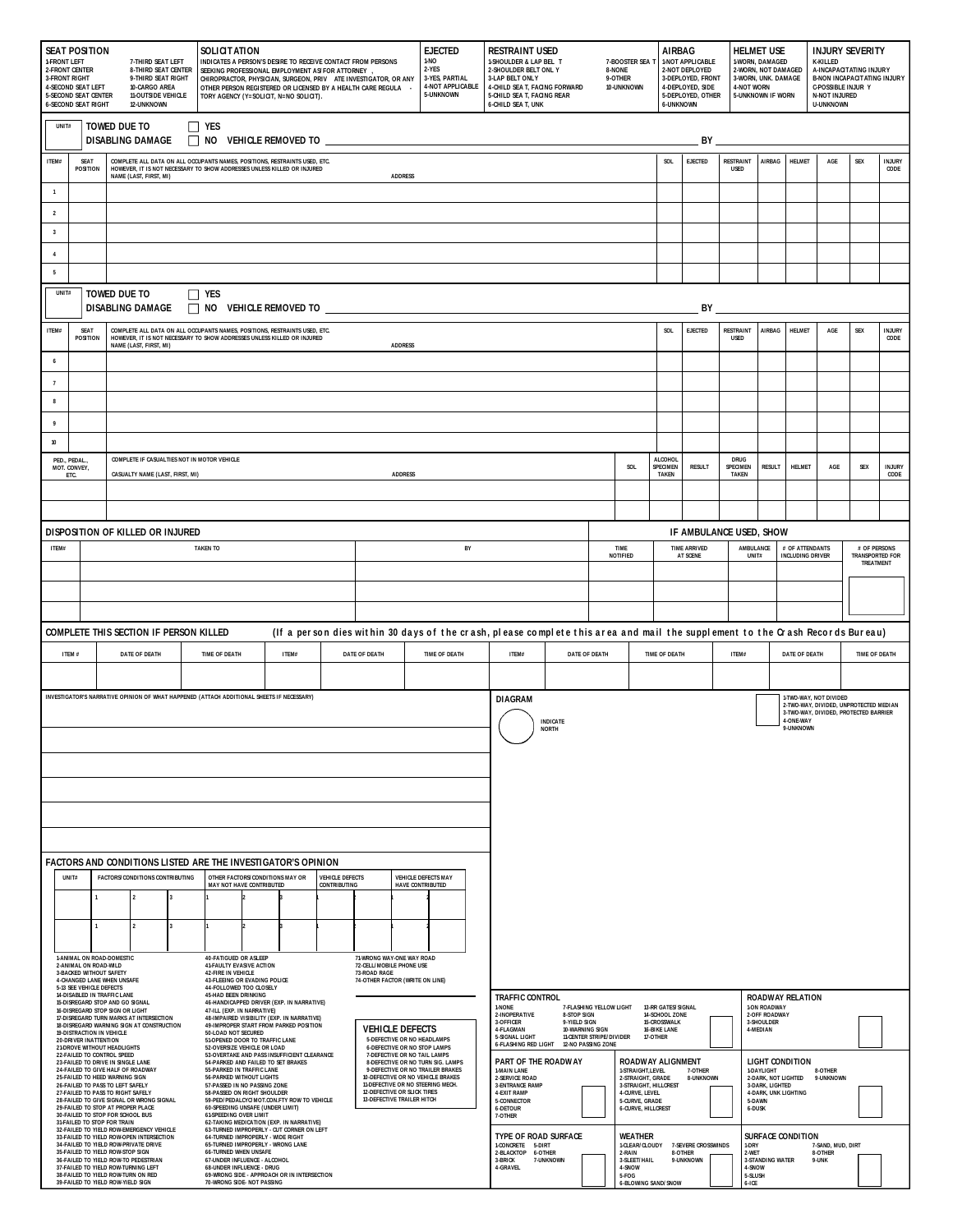| CRB-3C (Rev. 01/06) COMMERCIAL MOTOR VEHICLE ENFORCEMENT SUPPLEMENT TO THE TEXAS PEACE OFFICER'S CRASH REPORT<br>$\Box$ 10,001 LBS. OR MORE<br>$\Box$ HAZARDOUS MATERIAL                                                       | $\Box$ 9 OR MORE PASSENGER CAPACITY (DRIVER INCLUDED)                                                                                                                                                                                                                                                                                                              |  |  |  |  |  |  |  |
|--------------------------------------------------------------------------------------------------------------------------------------------------------------------------------------------------------------------------------|--------------------------------------------------------------------------------------------------------------------------------------------------------------------------------------------------------------------------------------------------------------------------------------------------------------------------------------------------------------------|--|--|--|--|--|--|--|
| <b>CRASH INFORMATION</b>                                                                                                                                                                                                       | $\begin{picture}(150,10) \put(0,0){\vector(1,0){100}} \put(15,0){\vector(1,0){100}} \put(15,0){\vector(1,0){100}} \put(15,0){\vector(1,0){100}} \put(15,0){\vector(1,0){100}} \put(15,0){\vector(1,0){100}} \put(15,0){\vector(1,0){100}} \put(15,0){\vector(1,0){100}} \put(15,0){\vector(1,0){100}} \put(15,0){\vector(1,0){100}} \put(15,0){\vector(1,0){100}}$ |  |  |  |  |  |  |  |
|                                                                                                                                                                                                                                |                                                                                                                                                                                                                                                                                                                                                                    |  |  |  |  |  |  |  |
|                                                                                                                                                                                                                                | DPS#                                                                                                                                                                                                                                                                                                                                                               |  |  |  |  |  |  |  |
| 3. ROAD ON WHICH CRASH OCCURRED _<br>STREET OR ROAD NAME<br>BLOCK #<br>ROUTE#                                                                                                                                                  | ROADWAY ACCESS                                                                                                                                                                                                                                                                                                                                                     |  |  |  |  |  |  |  |
| $\Box$ AM                                                                                                                                                                                                                      | 1-FULL ACCESS CONTROL<br>2-PARTIAL ACCESS                                                                                                                                                                                                                                                                                                                          |  |  |  |  |  |  |  |
| $\frac{1}{\sqrt{FAR}}$ 5. HOUR $\frac{1}{\sqrt{FAR}}$<br>4. DATE OF CRASH $\frac{1}{\text{MONTH}}$ $\frac{1}{\text{MONTH}}$                                                                                                    | 3-NO ACCESS                                                                                                                                                                                                                                                                                                                                                        |  |  |  |  |  |  |  |
| <b>DRIVER INFORMATION</b>                                                                                                                                                                                                      | 1-A<br>4-D                                                                                                                                                                                                                                                                                                                                                         |  |  |  |  |  |  |  |
|                                                                                                                                                                                                                                | $2 - B$<br>$5-M$                                                                                                                                                                                                                                                                                                                                                   |  |  |  |  |  |  |  |
|                                                                                                                                                                                                                                | $3-C$<br>6-UNK                                                                                                                                                                                                                                                                                                                                                     |  |  |  |  |  |  |  |
| <b>CARRIER INFORMATION</b><br>8. VEHICLE OPERATION<br>$\Box$ INTERSTATE COMMERCE $\Box$ INTRASTATE COMMERCE<br>□ NOT IN COMMERCE                                                                                               | $\Box$ PERSONAL<br>□ GOVERNMENT                                                                                                                                                                                                                                                                                                                                    |  |  |  |  |  |  |  |
|                                                                                                                                                                                                                                |                                                                                                                                                                                                                                                                                                                                                                    |  |  |  |  |  |  |  |
| 9. CARRIER'S CORPORATE NAME CONTRACTED AND RESERVE TO A STATE OF THE STATE OF STATE OF THE STATE OF THE STATE OF THE STATE OF THE STATE OF THE STATE OF THE STATE OF THE STATE OF THE STATE OF THE STATE OF THE STATE OF THE S |                                                                                                                                                                                                                                                                                                                                                                    |  |  |  |  |  |  |  |
| 10. CARRIER'S PRIMARY ADDRESS _<br><b>CITY</b><br>STREET<br>NUMBER                                                                                                                                                             | STATE<br>ZIP                                                                                                                                                                                                                                                                                                                                                       |  |  |  |  |  |  |  |
| $\Box$ other<br>NONE 12. CARRIER ID NUMBER<br>11. CARRIER ID TYPE<br>$\Box$ ICC $\Box$ US DOT $\Box$ TxDOT                                                                                                                     |                                                                                                                                                                                                                                                                                                                                                                    |  |  |  |  |  |  |  |
| <b>MOTOR VEHICLE INFORMATION</b>                                                                                                                                                                                               |                                                                                                                                                                                                                                                                                                                                                                    |  |  |  |  |  |  |  |
|                                                                                                                                                                                                                                |                                                                                                                                                                                                                                                                                                                                                                    |  |  |  |  |  |  |  |
| 13. UNIT NUMBER ON CRB-3<br>14. LICENSE PLATE<br>STATE NUMBER<br>15. GROSS VEHICLE WEIGHT RATING (GVWR)<br>REGISTERED GROSS VEHICLE WEIGHT (RGVW)                                                                              |                                                                                                                                                                                                                                                                                                                                                                    |  |  |  |  |  |  |  |
| 16. VEHICLE TYPE                                                                                                                                                                                                               |                                                                                                                                                                                                                                                                                                                                                                    |  |  |  |  |  |  |  |
| 1-PASSENGER CAR (ONLY IF VEHICLE DISPLAYS HM PLACARDS)<br>7-TRUCK TRAILER                                                                                                                                                      |                                                                                                                                                                                                                                                                                                                                                                    |  |  |  |  |  |  |  |
| 2-LIGHT TRUCK (ONLY IF VEHICLE DISPLAYS HM PLACARDS)<br>8-TRUCK TRACTOR (BOBTAIL)<br>3-BUS (SEATS FOR 9-15 PEOPLE, INCLUDING DRIVER)<br>9-TRACTOR/SEMITRAILER                                                                  |                                                                                                                                                                                                                                                                                                                                                                    |  |  |  |  |  |  |  |
| 4-BUS (SEATS FOR >15 PEOPLE, INCLUDING DRIVER)<br>10-TRACTOR/DOUBLE TRAILER                                                                                                                                                    |                                                                                                                                                                                                                                                                                                                                                                    |  |  |  |  |  |  |  |
| 5-SINGLE UNIT TRUCK (2 AXLES, 6 TIRES)<br>11-TRACTOR/TRIPLE TRAILER                                                                                                                                                            |                                                                                                                                                                                                                                                                                                                                                                    |  |  |  |  |  |  |  |
| 6-SINGLE UNIT TRUCK (3 OR MORE AXLES)<br>99-UNKNOWN HEAVY TRUCK OVER 10,000 LBS. (CANNOT CLASSIFY)<br>17. CARGO BODY STYLE                                                                                                     |                                                                                                                                                                                                                                                                                                                                                                    |  |  |  |  |  |  |  |
| 1-BUS (SEATS FOR 9-15 PEOPLE, INCLUDING DRIVER)<br>7-CONCRETE MIXER                                                                                                                                                            |                                                                                                                                                                                                                                                                                                                                                                    |  |  |  |  |  |  |  |
| 2-BUS (SEATS FOR >15 PEOPLE, INCLUDING DRIVER)<br>8-AUTO TRANSPORTER                                                                                                                                                           |                                                                                                                                                                                                                                                                                                                                                                    |  |  |  |  |  |  |  |
| 3-VAN/ENCLOSED BOX<br>9-GARBAGE/REFUSE<br>4-CARGO TANK<br>10-GRAIN, CHIPS, GRAVEL                                                                                                                                              |                                                                                                                                                                                                                                                                                                                                                                    |  |  |  |  |  |  |  |
| 5-FLATBED<br>11-POLE                                                                                                                                                                                                           |                                                                                                                                                                                                                                                                                                                                                                    |  |  |  |  |  |  |  |
| 6-DUMP<br>12-NOT APPLICABLE                                                                                                                                                                                                    |                                                                                                                                                                                                                                                                                                                                                                    |  |  |  |  |  |  |  |
| <b>18. HAZARDOUS MATERIAL</b><br>$\Box$ YES                                                                                                                                                                                    | $\Box$ yes<br>(DO NOT INCLUDE FUEL FROM                                                                                                                                                                                                                                                                                                                            |  |  |  |  |  |  |  |
| TRANSPORTING PLACARDABLE HAZARDOUS MATERIAL 70<br>HAZARDOUS MATERIAL RELEASED OR SPILLED   NO                                                                                                                                  | THE VEHICLE FUEL TANK)                                                                                                                                                                                                                                                                                                                                             |  |  |  |  |  |  |  |
| 4 DIGIT ID#<br>4 DIGIT ID#<br>1 DIGIT CLASS#<br>1 DIGIT CLASS#                                                                                                                                                                 |                                                                                                                                                                                                                                                                                                                                                                    |  |  |  |  |  |  |  |
| <b>TRAILER NUMBER 1 INFORMATION</b>                                                                                                                                                                                            |                                                                                                                                                                                                                                                                                                                                                                    |  |  |  |  |  |  |  |
|                                                                                                                                                                                                                                | <b>TRAILER TYPE</b><br>1-FULL TRAILER                                                                                                                                                                                                                                                                                                                              |  |  |  |  |  |  |  |
| REGISTERED GROSS VEHICLE WEIGHT (RGVW)                                                                                                                                                                                         | 2-SEMI TRAILER<br>3-POLE TRAILER                                                                                                                                                                                                                                                                                                                                   |  |  |  |  |  |  |  |
| <b>TRAILER NUMBER 2 INFORMATION</b>                                                                                                                                                                                            |                                                                                                                                                                                                                                                                                                                                                                    |  |  |  |  |  |  |  |
|                                                                                                                                                                                                                                | TRAILER TYPE<br>1-FULL TRAILER                                                                                                                                                                                                                                                                                                                                     |  |  |  |  |  |  |  |
| Г<br>REGISTERED GROSS VEHICLE WEIGHT (RGVW)                                                                                                                                                                                    | 2-SEMI TRAILER<br>3-POLE TRAILER                                                                                                                                                                                                                                                                                                                                   |  |  |  |  |  |  |  |
| 23. SEQUENCES OF EVENTS - UNIT                                                                                                                                                                                                 |                                                                                                                                                                                                                                                                                                                                                                    |  |  |  |  |  |  |  |
| SEQ 2<br>SEQ 3<br>SEQ 1<br>SEQ 4                                                                                                                                                                                               | 24. TOTAL NUMBER OF AXLES                                                                                                                                                                                                                                                                                                                                          |  |  |  |  |  |  |  |
|                                                                                                                                                                                                                                |                                                                                                                                                                                                                                                                                                                                                                    |  |  |  |  |  |  |  |
|                                                                                                                                                                                                                                |                                                                                                                                                                                                                                                                                                                                                                    |  |  |  |  |  |  |  |
| 1-NONCOLLISION: RAN OFF ROAD<br>12-COLLISION INVOLVING PEDESTRIAN<br>2-NONCOLLISION: JACKKNIFE<br>13-COLLISION INVOLVING MOTOR VEHICLE IN TRANSPORT                                                                            | 25. TOTAL NUMBER OF TIRES                                                                                                                                                                                                                                                                                                                                          |  |  |  |  |  |  |  |
| 3-NONCOLLISION: OVERTURN (ROLLOVER)<br>14-COLLISION INVOLVING PARKED MOTOR VEHICLE                                                                                                                                             |                                                                                                                                                                                                                                                                                                                                                                    |  |  |  |  |  |  |  |
| 4-NONCOLLISION: DOWNHILL RUNAWAY<br>15-COLLISION INVOLVING TRAIN                                                                                                                                                               |                                                                                                                                                                                                                                                                                                                                                                    |  |  |  |  |  |  |  |
| 5-NONCOLLISION: CARGO LOSS OR SHIFT<br>16-COLLISION INVOLVING PEDALCYCLE                                                                                                                                                       |                                                                                                                                                                                                                                                                                                                                                                    |  |  |  |  |  |  |  |
| 6-NONCOLLISION: EXPLOSION OR FIRE<br>17-COLLISION INVOLVING AN ANIMAL<br>7-NONCOLLISION: SEPARATION OF UNITS<br>18-COLLISION INVOLVING A FIXED OBJECT                                                                          |                                                                                                                                                                                                                                                                                                                                                                    |  |  |  |  |  |  |  |
|                                                                                                                                                                                                                                |                                                                                                                                                                                                                                                                                                                                                                    |  |  |  |  |  |  |  |
| 8-NONCOLLISION: CROSS MEDIAN/CENTERLINE<br>19-COLLISION WITH WORK ZONE MAINTENANCE EQUIPMENT                                                                                                                                   |                                                                                                                                                                                                                                                                                                                                                                    |  |  |  |  |  |  |  |
| 9-NONCOLLISION: EQUIPMENT FAILURE<br>20-COLLISION WITH OTHER MOVABLE OBJECT                                                                                                                                                    |                                                                                                                                                                                                                                                                                                                                                                    |  |  |  |  |  |  |  |
| 10-NONCOLLISION: OTHER<br>21-COLLISION WITH UNKNOWN MOVABLE OBJECT<br>11-NONCOLLISION: UNKNOWN                                                                                                                                 |                                                                                                                                                                                                                                                                                                                                                                    |  |  |  |  |  |  |  |
|                                                                                                                                                                                                                                |                                                                                                                                                                                                                                                                                                                                                                    |  |  |  |  |  |  |  |